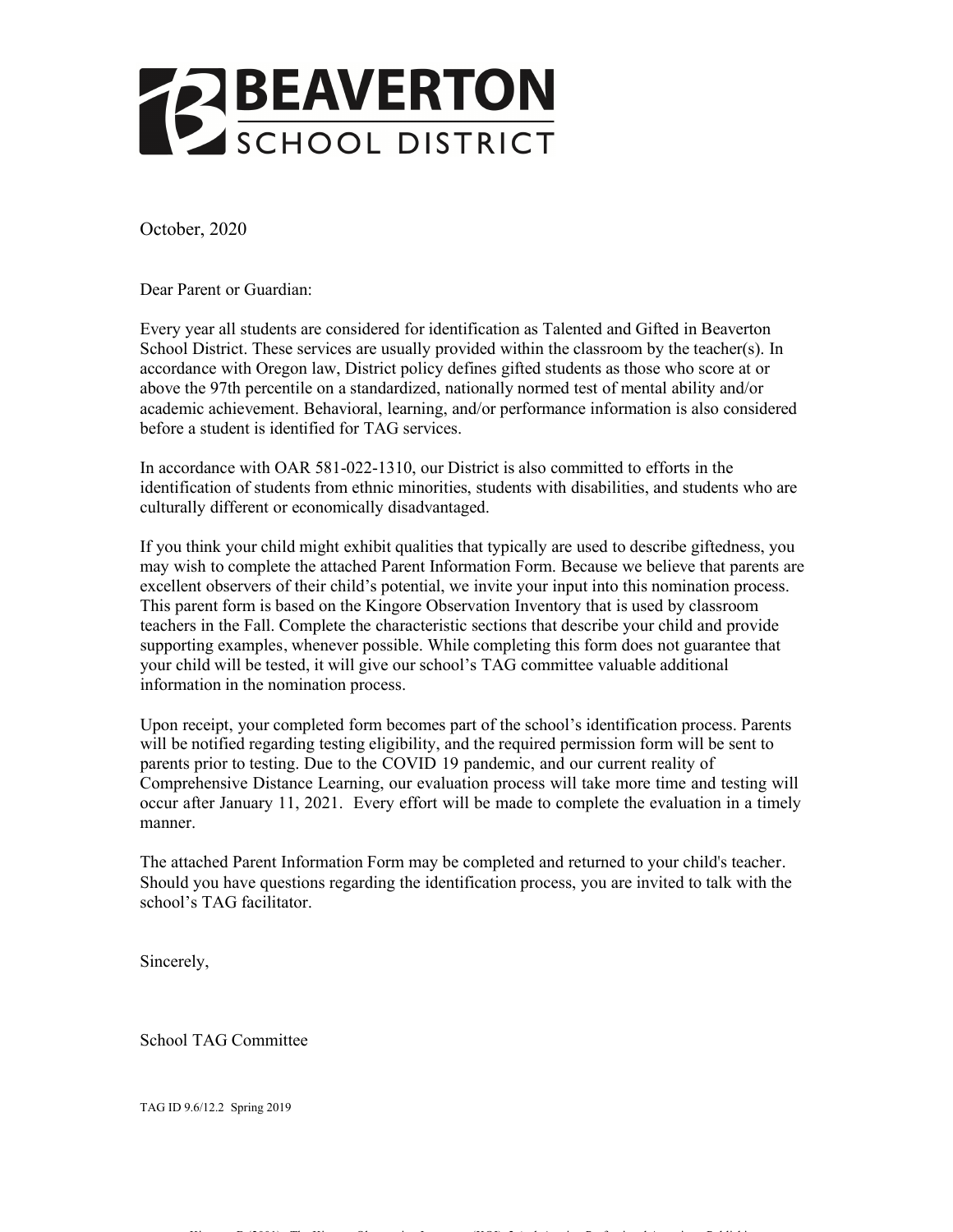# Parent Information Form

*Grades K through 3*  **Derived from the Kingore Observation Inventory (KOI)** 

| Student |        | Grade |
|---------|--------|-------|
| Parent  |        | Date  |
| Teacher | School |       |

Parents have unique opportunities to see their children at play, at work, and in family settings. Please share your observations with us. This form and the similar KOI completed by the teacher will be included with other data to increase our understanding of your child's needs.

| <b>Advanced Language</b>                                                                                                                                                                                                                                                                                                                                                                  |  |  |
|-------------------------------------------------------------------------------------------------------------------------------------------------------------------------------------------------------------------------------------------------------------------------------------------------------------------------------------------------------------------------------------------|--|--|
| Uses words that seem advanced for the age-level expectations<br>Re-words own language for younger or less mature children<br>Explains how unrelated things are similar<br>Uses words for time concepts (clock and calendar) accurately<br>Uses similes, metaphors, or analogies; "A is really like a<br>$\mathbf{H}$<br>because<br>Asks questions about words (in print or oral language) |  |  |

Examples from above of things my child said:

# Analytical Thinking

Demonstrates complex or abstract thinking Analyzes household or school tasks Notices a surprising depth of details about surroundings Takes apart and reassembles things or ideas with skill Expresses relationships between past and present experiences Makes up songs, stories, or riddles about experiences Organizes collections of things uniquely; likes to plan or arrange things

Examples from above of things my child said or did: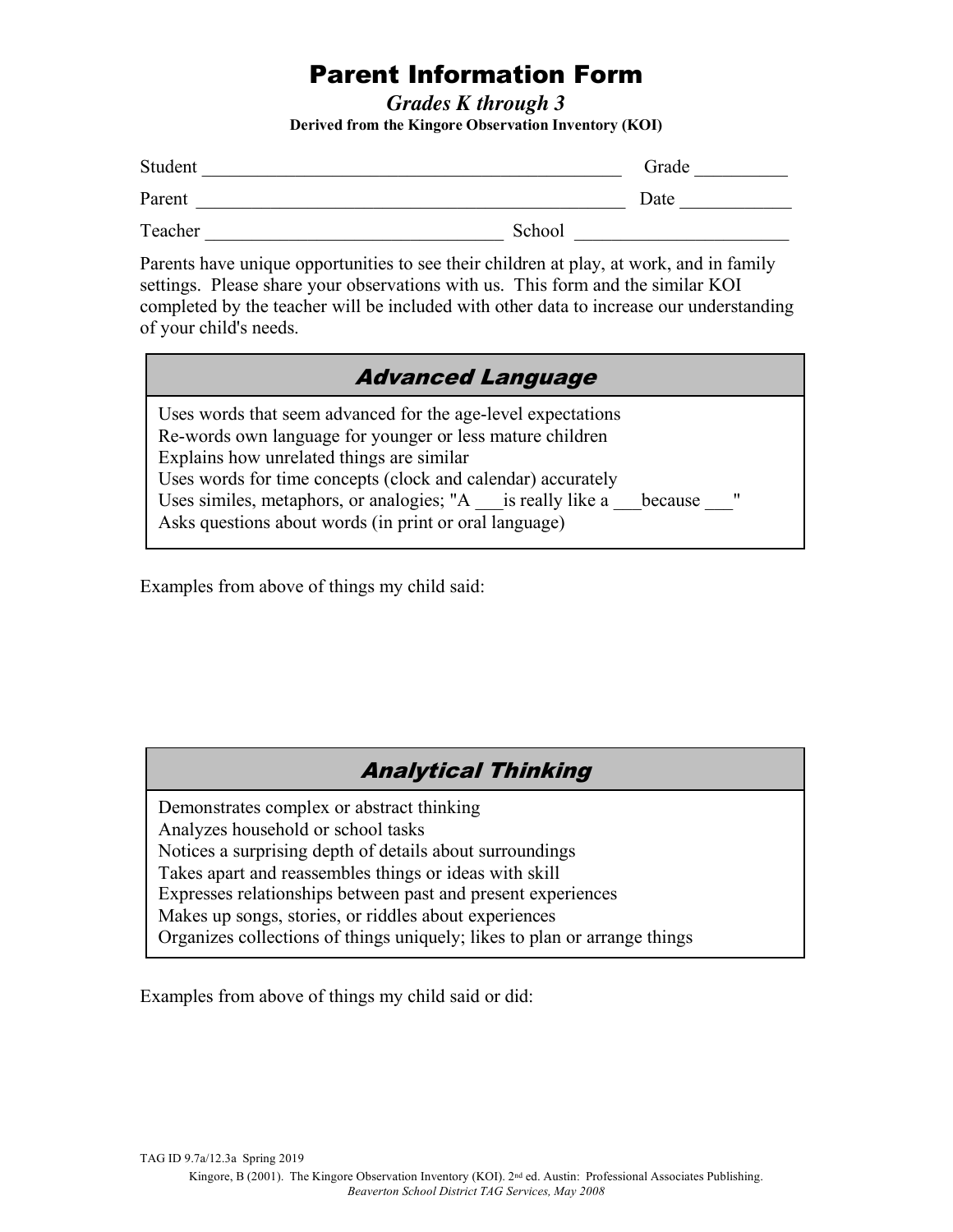## Meaning Motivation

Is philosophical Asks surprisingly intellectual questions Is curious; experiments Demonstrates an unexpected depth of knowledge in one or more areas Exhibits intense task commitment and energy when pursuing interests Remembers! Is independent

Examples from above of things my child said or did:

# **Perspective**

Explains another's point of view

Shows dimension, angle or perspective in art, writing, math solutions or problem solving

Creates complex shapes, patterns or graphics

Applies left and right without prompting

Adds interesting details to enhance products

Examples from above of things my child said or did:

# Sense of Humor

Says or does something indicating an unexpected, sophisticated sense of humor Catches an adult's subtle humor

Understands and uses puns and riddles

"Plays" with language

Develops humorous ideas to an extreme

Examples from above of things my child said or did: